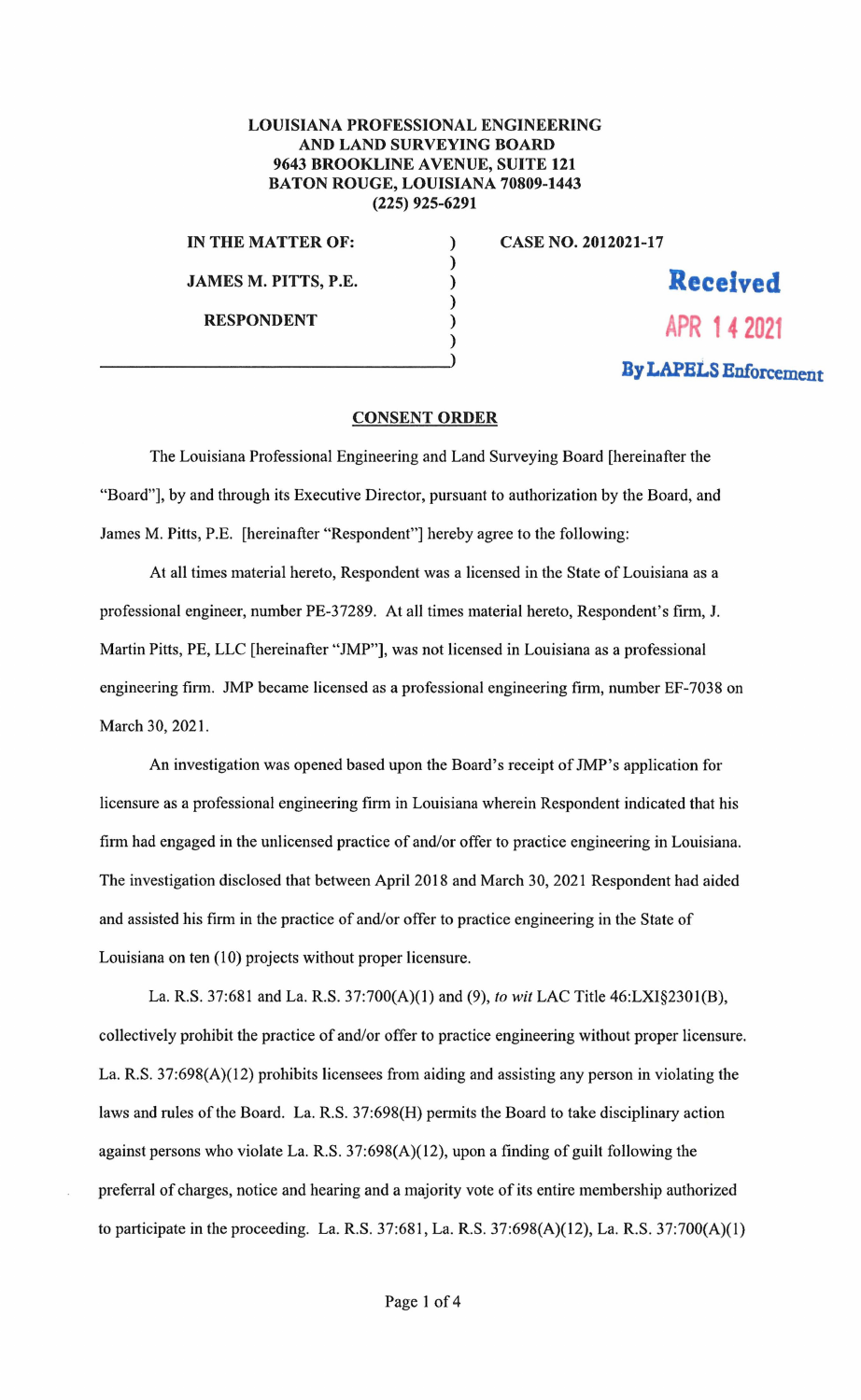and (9), La. R.S. 37:698(H) and LAC Title 46:LXI§230l(B) were in effect at all times material hereto.

It is undisputed that **(a)** at all times material hereto, Respondent was an owner, president, and member of JMP, **(b)** JMP was not licensed as a professional engineering finn in the State of Louisiana, (c) between April 2018 and March 30, 2021, Respondent aided and assisted his firm in the unlicensed practice of engineering on ten (10) projects in Louisiana.

By letter dated April 8, 2021, the Board gave notice to Respondent that it was considering the preferral of charges against Respondent on the grounds that Respondent may have violated La. R.S.  $37:698(A)(12)$ , relative to aiding and assisting his firm in the unlicensed practice of engineering in Louisiana.

Wishing to dispense with the need for further disciplinary action and to conclude the instant proceeding without further delay and expense, for the purpose of this proceeding only, Respondent and the Board do hereby enter into this Consent Order, in which Respondent of his own free will consents to the issuance of a Consent Order by the Board, wherein Respondent agrees to **(a)** pay a fine of Five Hundred and No/100 (\$500.00) Dollars, **(b)** pay administrative costs of One Seventy-Eight and 77/100 (\$178.77) Dollars, **(c)** successfully complete the Board's online Louisiana Laws and Rules Quiz with a score of 90% or better, **(d)** successfully complete the Board's online Louisiana Professionalism and Ethics Quiz with a score of 90% or better, and (e) the publication of this Consent Order on the Board's website and a summary of this matter in the Board's official journal, the *Louisiana Engineer and Surveyor Journal*, and the reporting of this matter to the National Council of Examiners for Engineering and Surveying (NCEES), identifying Respondent by name.

Respondent admits that his conduct as set forth above constitutes violations of the above referenced laws and/or mles as stated herein. Respondent acknowledges awareness of said laws and/or mles and states that he will comply with all applicable laws and mies henceforth. Respondent has been advised of his right to an informal conference, to be represented by counsel before the Board and/or to appear at any hearing personally or by counsel and present witnesses and evidence in his own behalf, he hereby waives this right and his right to appeal, and he states affinnatively that he has been afforded all administrative remedies due him under the law. Respondent further acknowledges awareness of the fact that the signed original of this Consent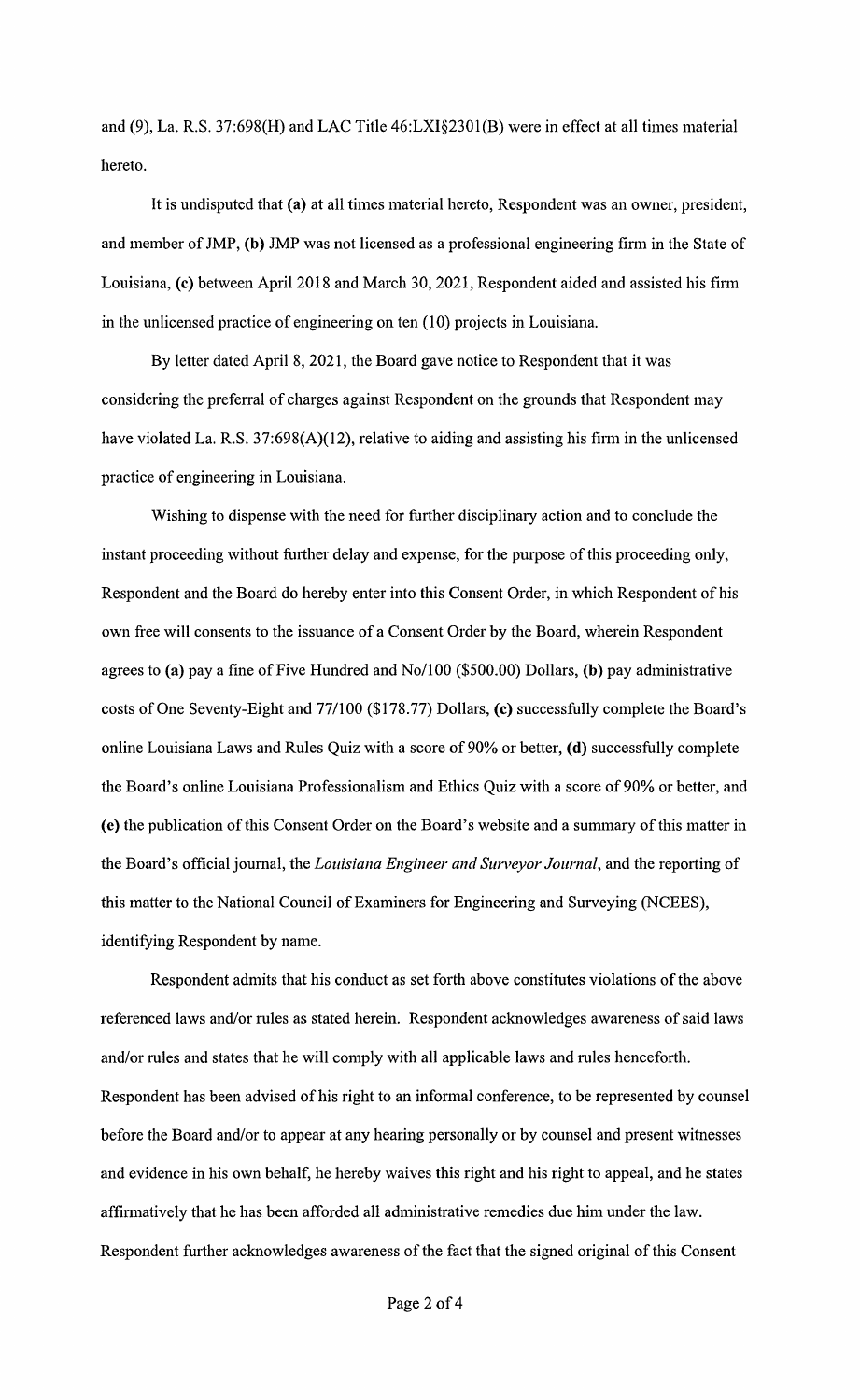Order will remain in the custody of the Board as a public record and will be made available for public inspection and copying upon request.

Therefore, in consideration of the foregoing and by signing this Consent Order, Respondent does hereby waive his right to an informal conference, to a hearing before the Board, to the presenting of evidence and witnesses on his behalf, to Findings of Fact and Conclusions of Law in this case, and to judicial review of this Consent Order.

Respondent hereby represents that (a) he fully understands the meaning and intent of this Consent Order, including but not limited to its final and binding effect, **(b)** he has voluntarily entered into this Consent Order and that no other promise or agreement of any kind has been made to or with it by any person whatsoever to cause the execution of this instrument and (c) the sanctions set forth in this Consent Order do not prevent the Board from taking further disciplinary or enforcement action against Respondent on matters not specifically addressed in this Consent Order.

WHEREFORE, the Louisiana Professional Engineering and Land Surveying Board and Respondent agree that:

1. Respondent shall pay a fine of Five Hundred and No/100 (\$500.00) Dollars, which shall be tendered to the Board by certified check payable to the Board, due upon the signing of this Consent Order; and

2. Respondent shall pay administrative costs of One Seventy-Eight and 77/100 (\$178. 77) Dollars, which shall be tendered to the Board by certified check payable to the Board, due upon the signing of this Consent Order; and

3. Respondent shall successfully complete the Board's online Louisiana Laws and Rules Quiz with a score of90% or higher and return it to the Board within sixty (60) days of the effective date of this Consent Order; and

4. Respondent shall successfully complete the Board's online Louisiana Professionalism and Ethics Quiz with a score of 90% or higher and return it to the Board within sixty (60) days of the effective date of this Consent Order; and

5. This Consent Order shall be published on the Board's website and a summaty of this matter shall be printed in the official journal of the Board, the *Louisiana Engineer and*